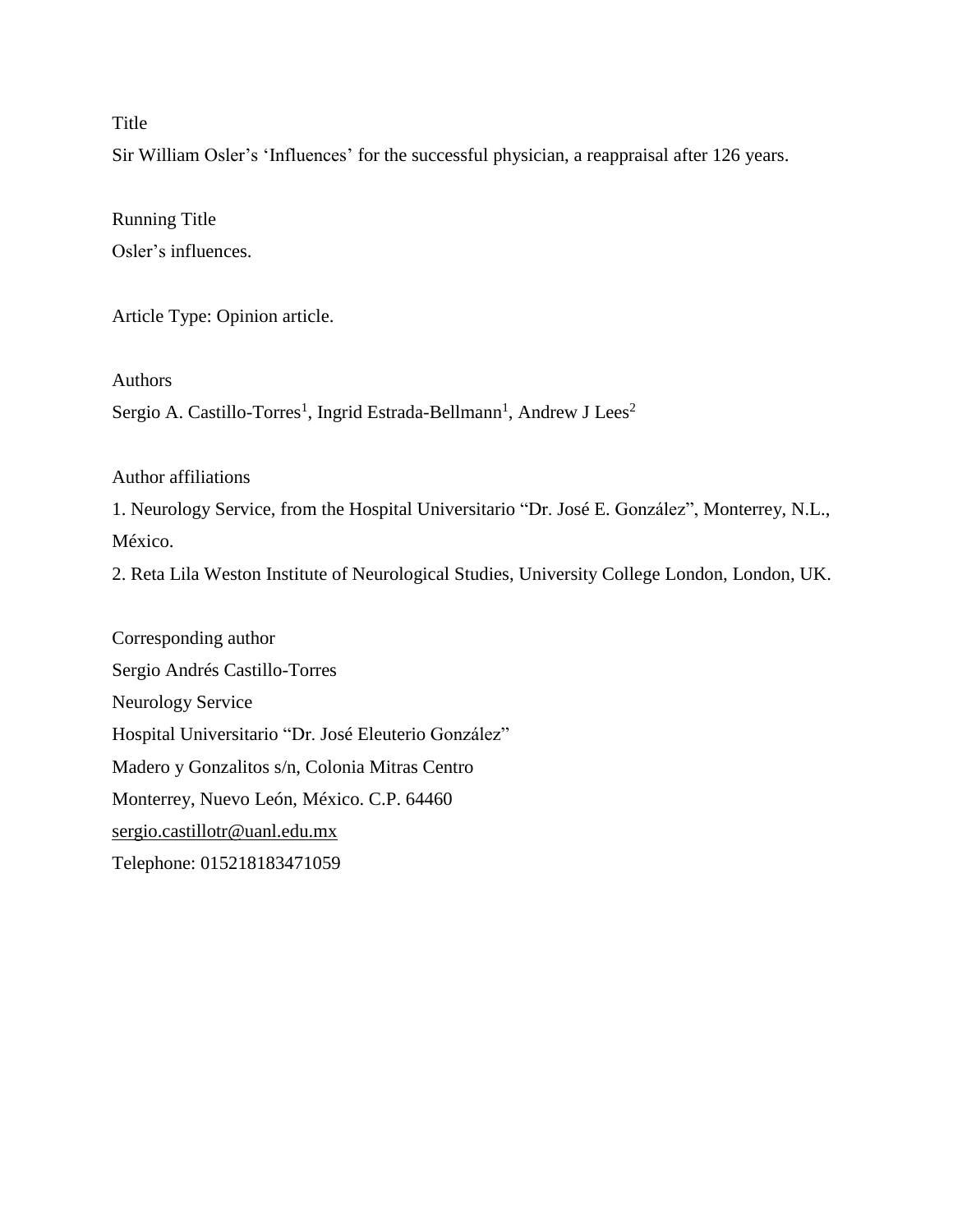## **Abstract**.

**Background**. The vertiginous pace with which modern medicine advances, can seem overwhelming to students and young doctors

**Aim of the study**. To reappraise an oration by William Osler delivered to medical students at the point of their graduation

**Methods**. Narrative review.

**Results**. Osler emphasised the Art of Detachment, the Virtue of Method, the Quality of Throughness and the Grace of Humility, which he considers the basic pillars on which a succesful medical practice is achieved, Osler's words serve as a guiding light for physicians struggling with the demands of twenty first century medicine

### Keywords.

"William Osler", "Aequanimitas", "Teacher and Student", "Philosophy of Medicine".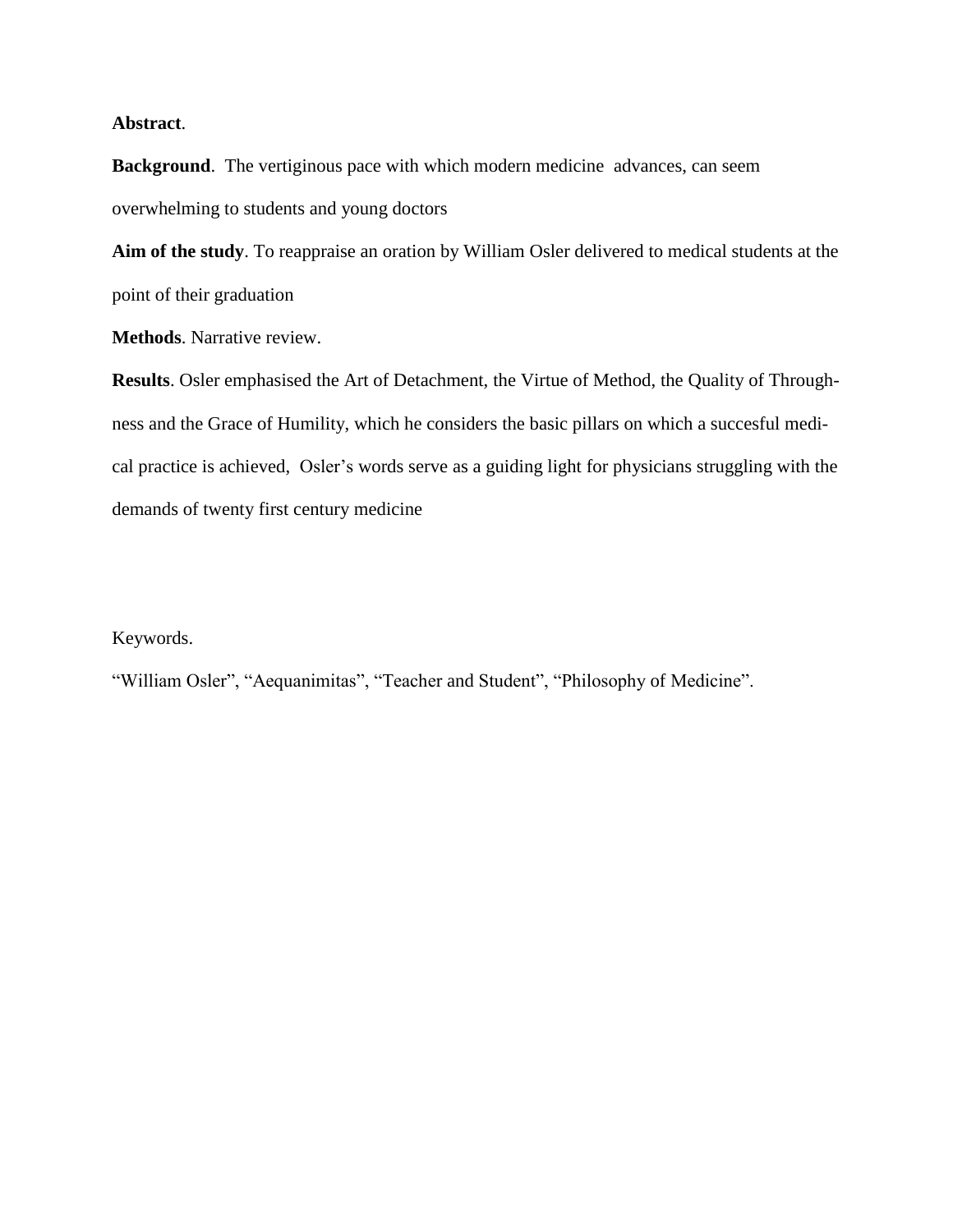### **Introduction**

In 1892, Sir William Osler delivered a speech titled "Teacher and Student", to University of Minnesota students on their graduation [1]. In his talk he spoke of the 'influences' required for success in medicine: *the Art of Detachment, the Virtue of Method, the Quality of Throughness and the Grace of Humility*. It was included in Aequanimitas, and although 126 years have passed since its publication [2], his words are still applicable today.

#### **The Art of Detachment.**

"In the first place, acquire early the Art of Detachment, by which I mean the faculty of isolating *yourselves from the pursuits and pleasures incident to youth."[3]*

Medical apprenticeship is a long and winding road that requires self-sacrifice and discipline . If one does not learn something new and instructive every day then the physician is not carrying out his job well. A doctor needs to love his fellow man but develop a carapace that allows clinical decision making to be free from excessive emotional engagement.

#### **The Virtue of Method**

"*Ask any active business man or a leader in a profession the secret which enables him to accom*plish much work, and he will reply in one word, system; or as I shall term it, the Virtue of Met*hod, the harness without which only the horses of genius travel.*" *[3]*

The second influence, is a two-tier, the secret of the high-achiever: a systematized *Way of Life*, Osler would write later *[4]*. A systematized history-taking and physical examination method;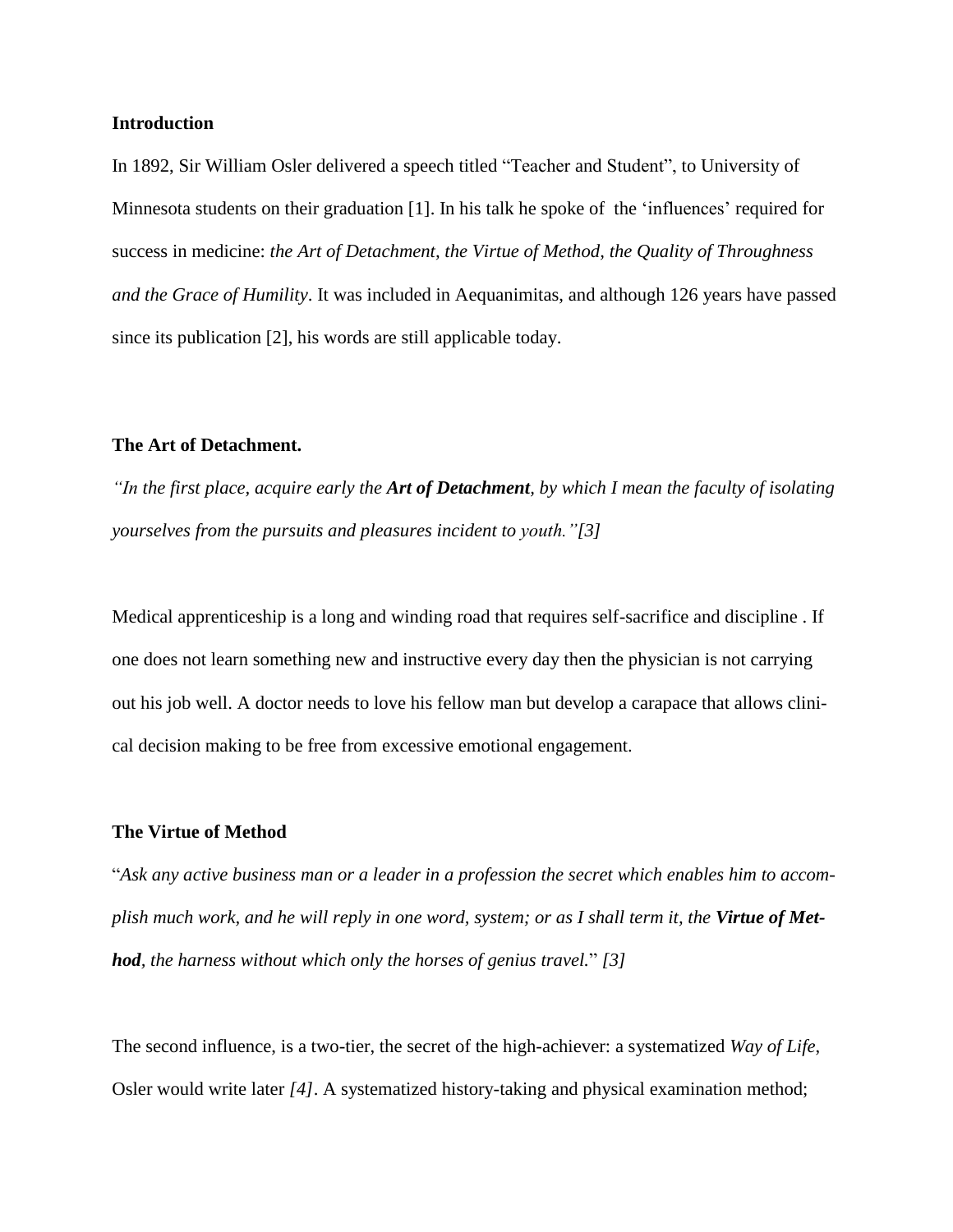only through practice and repetition the physician will achieve mastery. Afterwards, he reminds us that "*medicine is an art, based on science*", and that we are to document things as they are, not as we think they should be. He warns us achieving this has a price, because it "*lays bare our weakness*", leaving us, sometimes as mere spectators, without any possibility to intervene. To paraphrase Ramón y Cajal, "*the intellect is only useful when limited to observe, describe, compare and classify the phenomena marching before the sensory organs" [5]*. Osler's recommendation is straightforward: to be successful, the doctor needs be systematic in thought, clinical skills, and life in general.

### **The Quality of Thoroughness.**

*"And thirdly add to the Virtue of Method, the Quality of Thoroughness. (…) A knowledge of the fundamental sciences upon which our art is based (…) not a smattering, but a full and deep acquaintance, not with all the facts, that is impossible, but with the great principles based upon them." [3]*

The acquisition of knowledge in the art we are trying to master, Osler clarifies, learning all the facts is an *ignis fatuus*, we must learn the fundamental principles, the pillars on which a particular discipline rests. And also the history of the profession, to see the 'big picture': how breakthroughs were made, often when the field seemed static; and to acknowledge tools available today were only dreamt of in the past. We complement this by following the paths of our mentors—sometimes walking along with them and gaining in experience. The physician needs to evaluate new advances but when their value is confirmed embrace them and use them to the benefit of patients.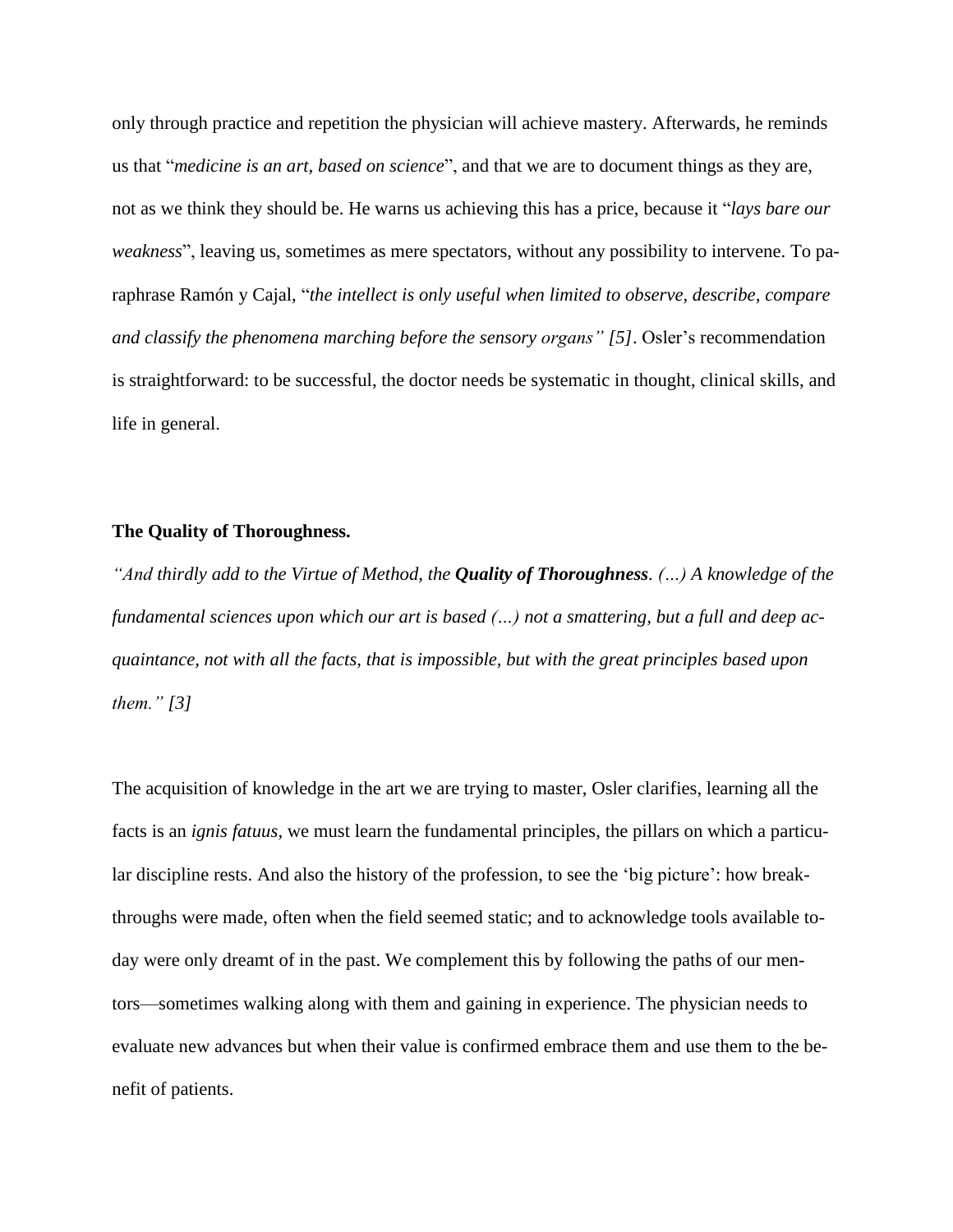#### **The Grace of Humility.**

*"The Art of Detachment, the Virtue of Method, and the Quality of Thoroughness may make you students, in the true sense of the word, successful practitioners, or even great investigators; but your characters may still lack that which can alone give permanence to powers—the Grace of Humility." [3]*

At the end, Osler guards us against hubris. The first three influences might make us better physicians, but only through humbleness we are completed. Then Osler instructs us to hold the truth as something sacred, but difficult to find:

"Start out with the conviction that absolute truth is hard to reach in matters relating to our fe*llow creatures, healthy or diseased, that slips in observation are inevitable even with the best trained faculties, that errors in judgement must occur in the practice of an art which consists largely in balancing probabilities.*" *[3]*

This Osler relates to humbleness by acknowledging our own fallibility, recognizing our defects, we are able to be sympathethic with the mistakes of others, and *'allow one eye for what is laudable in them'.*

Nothing is certain in medicine except that we all die. Decisions are made on the balance of probabilities and depend on careful observation, experience and imagination. Mistakes are inevitable and should be openly discussed*.* Yet, this is, in no means an apology for mistakes in medicine, because "*you will draw from your errors the very lessons which may enable you to avoid*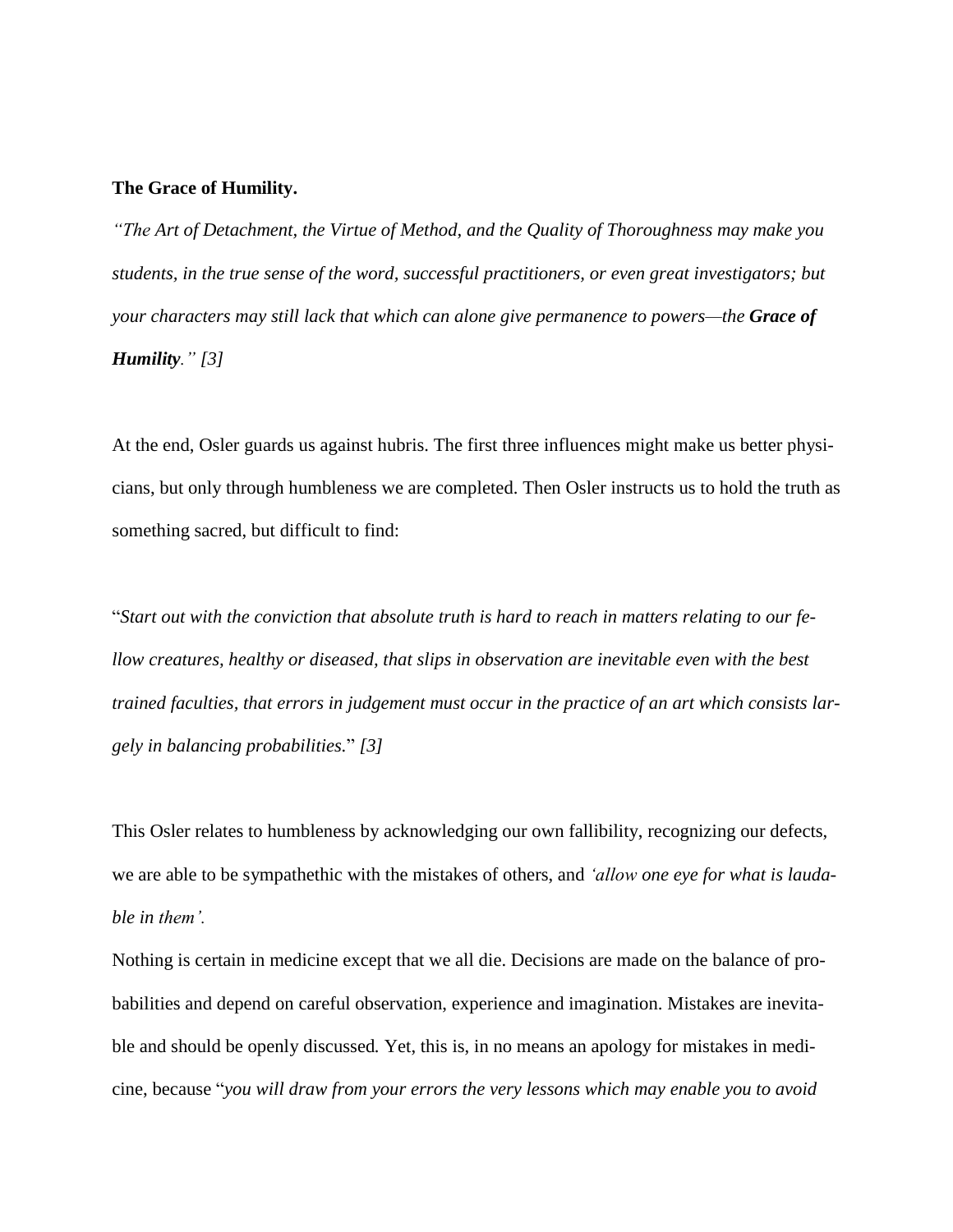*their repetition.";* let us remind the words of Dr. Horacio Jinich: "*The error is inevitable, as it is* part of human nature. To err is human. But error can be reduce at a minimum if scientific disci*pline is rigorously applied. [6]*."

## Final remarks.

May we not forget these influences, for they represent words of wisdom in an ever more complex everyday practice, not unknown to Osler, as he traversed winding roads, to emerge as one of the central figures of clinical medicine.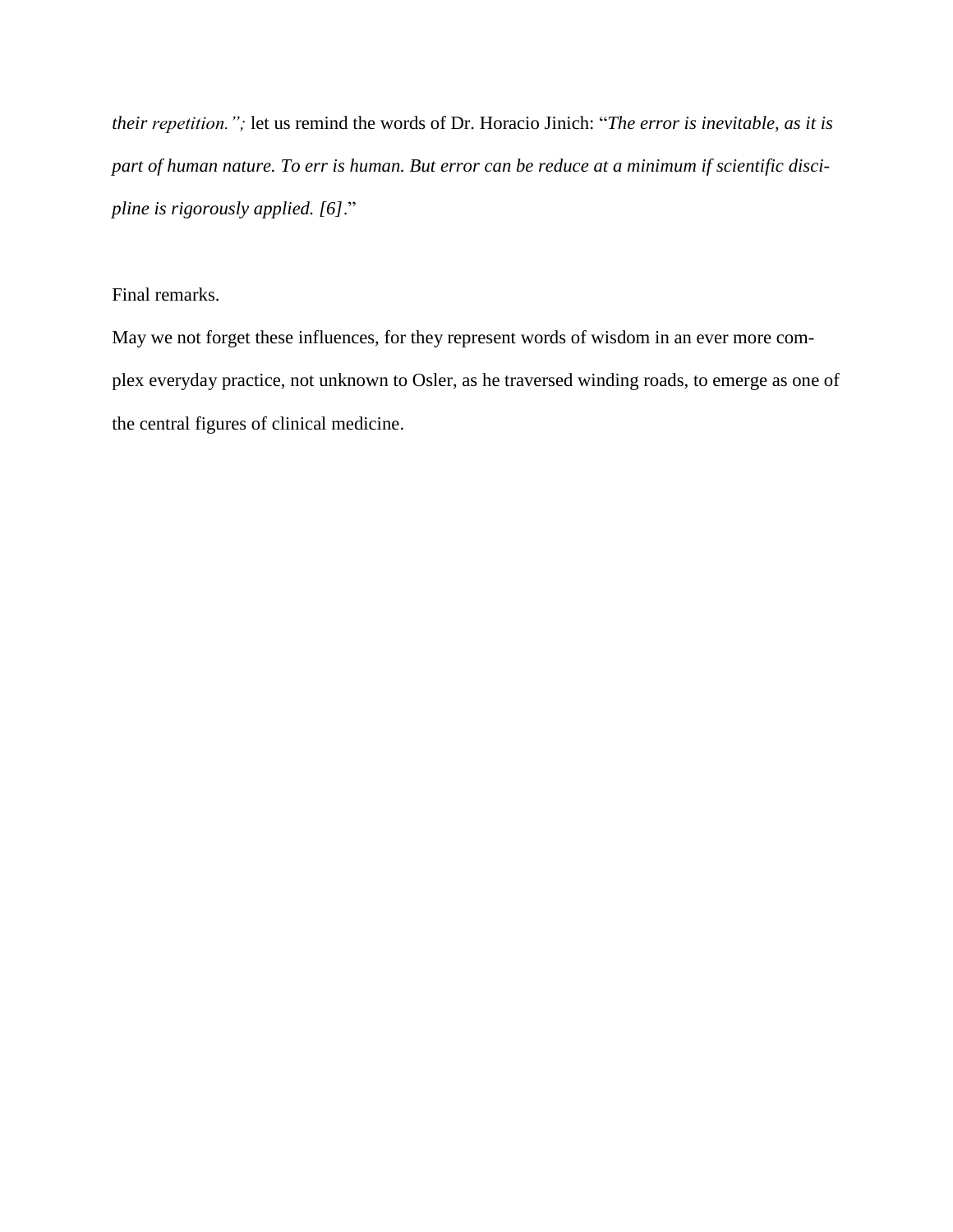Further Reading.

To those interested in the life of Sir William Osler, we recommend the biography by Michael Bliss "William Osler: A Life in Medicine" (Oxford University Press, 1999).